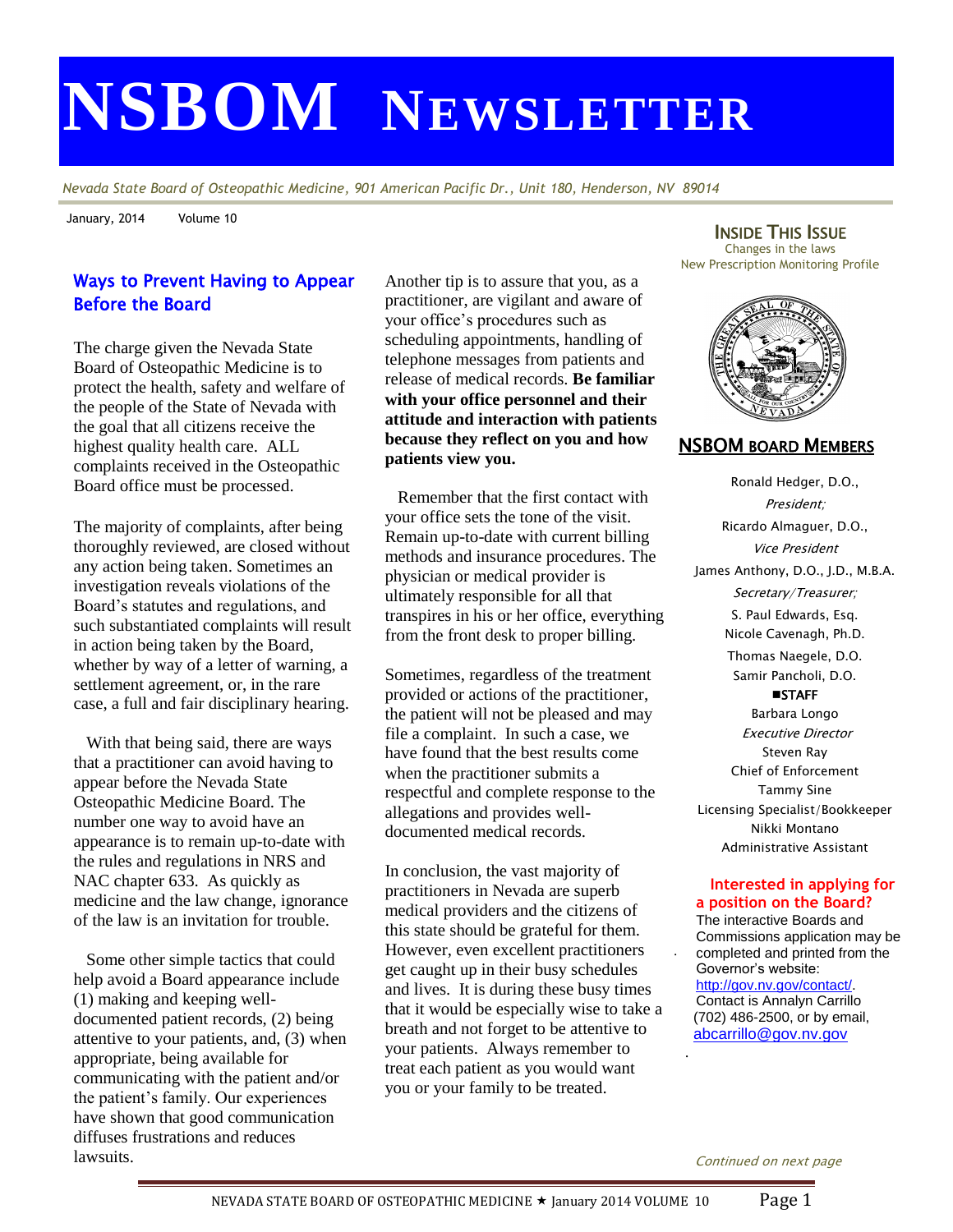## **NEW REGULATION TO REDUCE SOME RENEWAL FEES PENDING APPROVAL…**

On February 11, 2014, the Osteopathic Board will hold a Hearing to approve R040-13. The proposed Regulation would then go to the Legislature for final approval before it can be added to NAC 633. The Regulation includes reducing renewal fees for Osteopaths from \$500 to \$450 and for Physician Assistants from \$400 to \$250 beginning in the 2015 renewal period. The proposed Regulation also removes the requirement for new Physician Assistant applications to go through the Federation Credentials Verification Service so that the verification will be performed by the Board staff. This will speed up the process for licensing PAs.

#### **NEWS FROM NOMA**

The Annual Convention will be held April 24-26 and will include the DOT Workshop. NOMA will also offer two One Day Conferences, one in Reno and one in Vegas.

#### **2014 BOARD MEETING SCHEDULE**

| January     | 14 |  |  |  |  |
|-------------|----|--|--|--|--|
| February    | 11 |  |  |  |  |
| March       | 11 |  |  |  |  |
| April       | 8  |  |  |  |  |
| May         | 13 |  |  |  |  |
| June        | 10 |  |  |  |  |
| August      | 12 |  |  |  |  |
| September   | Q  |  |  |  |  |
| October     | 14 |  |  |  |  |
| November 11 |    |  |  |  |  |
| December    | g  |  |  |  |  |

**ALL MEETINGS ARE HELD AT THE BOARD OFFICE AT 6:00p.m. UNLESS OTHERWISE STATED**

#### REMINDER…

**\_\_\_\_\_\_\_\_\_\_\_\_\_\_\_\_\_\_\_\_\_\_\_\_**

**Physician assistants must be licensed with the Osteopathic Board in order to be supervised by an Osteopathic Physician. You can contact the Board to confirm the PA is licensed and in good standing All physician assistants and/or APRNs and their supervising physicians MUST sign a supervising agreement form and mail it into the Board office. REMEMBER YOU MUST NOTIFY THE BOARD IN WRITING WITHIN 10 DAYS OF TERMINGATING AN AGREEMENT WITH A PA or APRN.**

## *HAVE YOU HEARD?*

Check out the following stats pertaining to NSBOM's **licensees** per fiscal year (July 1 through June  $30<sup>th</sup>$ ):

| <b>Licenses</b>               | 2010/11 | 2011/12        | 2012/13  |      | 2013/2014 |  |
|-------------------------------|---------|----------------|----------|------|-----------|--|
| D.O.                          | 774     | 808            | 844      |      | 854       |  |
| P.A.                          | 66      | 77             | 84       |      | 92        |  |
| Special                       | 220     | 190            | 213      |      | 163       |  |
| Inactive                      | 73      | 81             | 94       |      | 106       |  |
| DO Special                    | 4       | 3              |          | 3    | 3         |  |
| Temporary                     | 2       | $\mathfrak{D}$ |          | 0    | 0         |  |
|                               |         |                |          |      |           |  |
| <b>Discipline</b>             |         | <b>2010</b>    | 2011     | 2012 | 2013      |  |
| Settlements                   |         | 72             | 15       | 5    | 8         |  |
| <b>Hearings</b>               |         | 0              | 0        |      | 0         |  |
| License Surrender             |         |                | 1        |      |           |  |
| License Suspension            |         | 2              | 3        |      | 0         |  |
| License Denial                |         | 0              | 0        |      | 1         |  |
| Public Reprimands             |         |                | $\Omega$ |      | 0         |  |
| Private Letters of Warning 74 |         | 26             | 9        | 26   |           |  |
| Probation                     |         |                | 2        | 3    | 2         |  |
| License Revocation            |         |                |          |      |           |  |

 (Please note: the Board was only given the authority to write private letters of warning by the 2009 Legislature.)

## **REMINDER: CME REQUIREMENTS**

We have had a lot of calls regarding CME requirements. CME requirements have not changed and are as follows: DOs need proof of 35 credits with 10 of them AOA category 1A or AMA category 1**.** PAs need 20 hours of CME. **CMEs must be taken in the calendar year January 1, 2014 thru December 31, 2014. If you are included in the 33% CME audit, your renewal reminder will be stamped "**CME PROOF REQUIRED". **CME proof must be received before your license renewal is approved and your licensee card is mailed.**

# **WHAT YOU NEED TO KNOW… 2013 Legislation that Affects You**

### **Assembly Bill 456**

Effective January 1, 2014, **all healthcare professionals must wear a name tag** indicating their specific licensure or certification while providing health care services other than sterile procedures in a health care facility. All health care professionals are required to identify their type of license or certification when communicating to current and prospective patients, in advertisements, and when posting credentials at all practice sites. **To read the bill in its entirety go to: [http://www.leg.state.nv.us/Session/77th2013/Bills/AB/AB456\\_EN.pdf](http://www.leg.state.nv.us/Session/77th2013/Bills/AB/AB456_EN.pdf)**

#### **Senate Bill 319**

 As part of the biennial continuing education requirements for an osteopathic physician, the Board will now require at least 2 hours of continuing education credits in ethics, pain management, or addiction care. **The Board will add this requirement on every odd year renewal application; therefore, you will be required to take at least 2 hours of CME in ethics, pain management or addiction care in 2014 for your 2015 renewal application. To read the bill in its entirety go to: [http://leg.state.nv.us/Session/77th2013/Bills/SB/SB319\\_EN.pdf](http://leg.state.nv.us/Session/77th2013/Bills/SB/SB319_EN.pdf)**

#### **Senate Bill 21**

**renewal period.** The Board is required to submit its report to the State by February 1, 2015. To read the bill in its entirety go to: <u>[http://www.leg.state.nv.us/Session/77th2013/Bills/SB/SB21\\_EN.pdf](http://www.leg.state.nv.us/Session/77th2013/Bills/SB/SB21_EN.pdf)</u> **not have a Nevada State Business license.** The Board is required to generate a report for the State Controller to assist in the collection of debts owed to the State. **The Board will begin collecting this information on the renewal forms for the 2015** Effective with this Board's 2015 licensure renewal cycle, **all Nevada licensees will be required to indicate if they have or do**